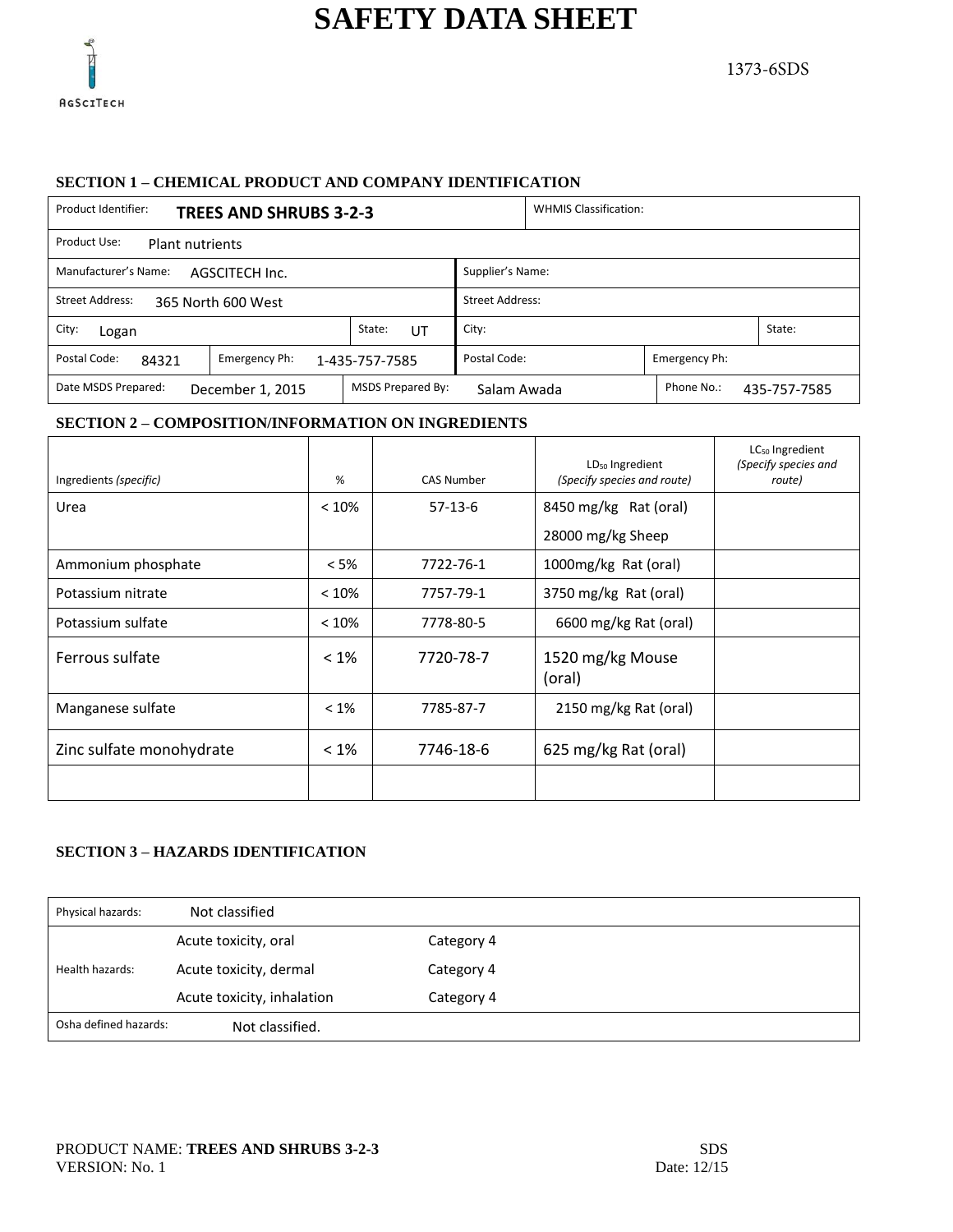

| Label Elements             |                                                                                                                                                                                                                                                                  |
|----------------------------|------------------------------------------------------------------------------------------------------------------------------------------------------------------------------------------------------------------------------------------------------------------|
|                            | Signal word<br>Warning                                                                                                                                                                                                                                           |
|                            | Hazard Statement Harmful if swallowed.                                                                                                                                                                                                                           |
| Skin Contact:              | Irritation could occur with prolonged exposure to solution.                                                                                                                                                                                                      |
| Skin Absorption:           | Not known to be absorbed through the skin.                                                                                                                                                                                                                       |
| Eye Contact:               | Irritation could occur if solution is splashed in eyes.                                                                                                                                                                                                          |
| Inhalation:                | Very low vapor activity. If heated, could release ammonia gas. Can cause respiratory tract irritation.                                                                                                                                                           |
| Ingestion:                 | If swallowed, do not induce vomiting, consult a physician immediately.                                                                                                                                                                                           |
| Precautionary<br>Statement | Prevention: Avoid breathing vapors. Wash thoroughly after handling. Do not eat, drink, or<br>smoke when using this product. Use only outdoors or in a well ventilated area. Avoid release to<br>the environment. Wear protective gloves and protective clothing. |
|                            | <b>Storage:</b> Store away from incompatible materials. Products should be stored above 50° F.                                                                                                                                                                   |
|                            | Disposal: Dispose of contents and container in accordance with local/state/national<br>regulations.                                                                                                                                                              |

## **SECTION 4 – FIRST AID MEASURES**

| Inhalation:   | Remove individual to fresh air and keep at rest in a position comfortable for breathing. Give oxygen or artificial<br>respiration if needed. Seek medical attention if necessary. |
|---------------|-----------------------------------------------------------------------------------------------------------------------------------------------------------------------------------|
| Skin Contact: | Wash off with soap and water. Flush affected areas with large amount of cold water. Seek medical attention if<br>you feel unwell.                                                 |
| Eye Contact:  | Flush immediately with large amount of water for 15 minutes or until irritation subsides. Seek medical attention<br>if irritation persists.                                       |
| Ingestion:    | May be harmful if ingested. Wash out mouth with plenty of water Do not induce vomiting. Seek medical<br>attention immediately.                                                    |

### **SECTION 5 – FIRE FIGHTING MEASURES**

| Flammable:                                                                                                                |  | Yes                                           | ⊠                                   | No                                                      | If yes, under which conditions: |  |  |  |  |
|---------------------------------------------------------------------------------------------------------------------------|--|-----------------------------------------------|-------------------------------------|---------------------------------------------------------|---------------------------------|--|--|--|--|
| Means of Extinction:<br>Use flooding quantities of water, dry chemical powder, carbon dioxide, foam. Do not use water jet |  |                                               |                                     |                                                         |                                 |  |  |  |  |
| Flashpoint ( <sup>o</sup> C) and Method<br>N/A                                                                            |  |                                               | Upper Flammable Limit (% by volume) | Lower Flammable Limit (% by volume)<br>N/A              |                                 |  |  |  |  |
| Auto-ignition Temperature (°C)<br>N/A                                                                                     |  | Explosion Data - Sensitivity to Impact<br>N/A |                                     | Explosion Data - Sensitivity to Static Discharge<br>N/A |                                 |  |  |  |  |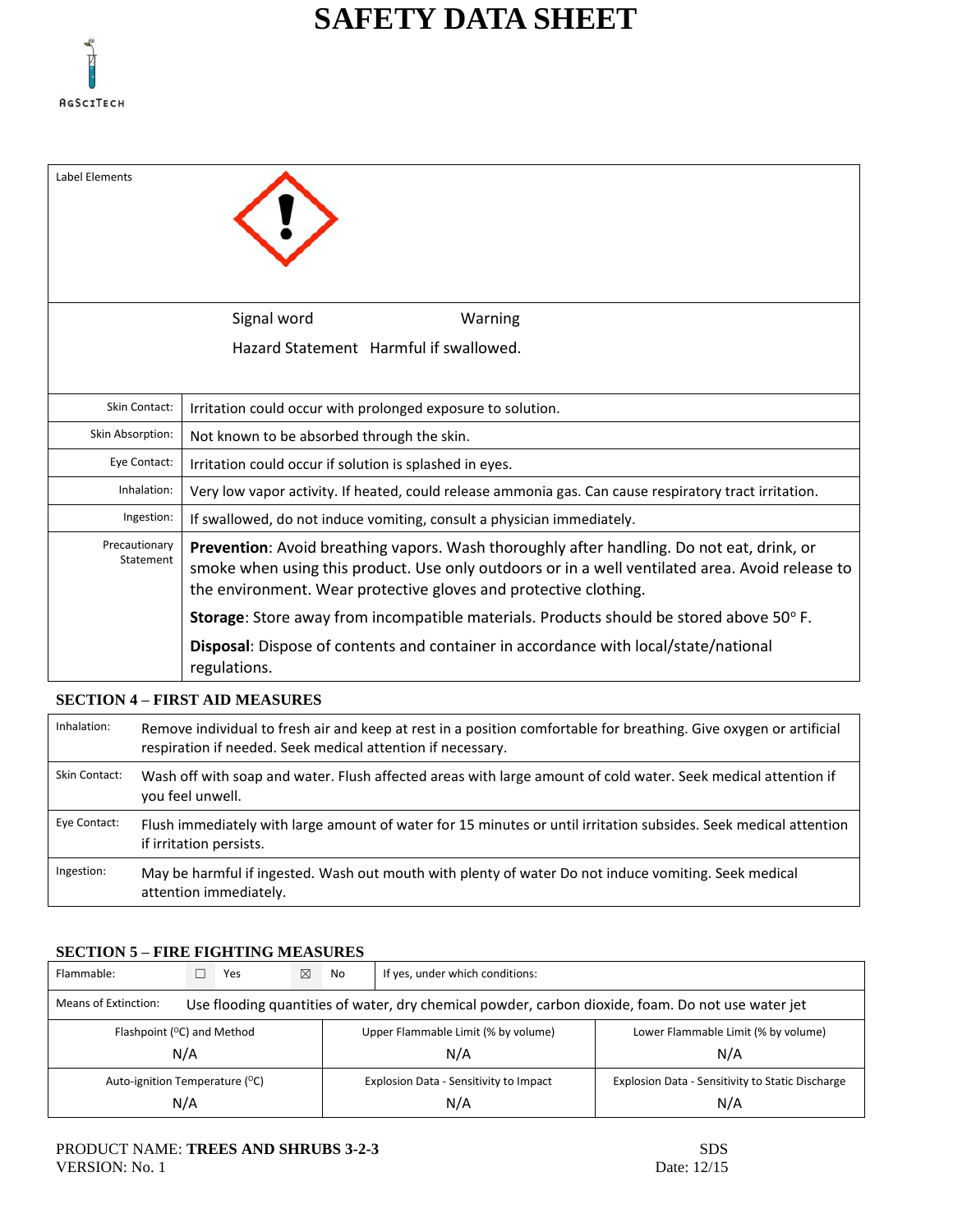

Hazardous Combustion Products: Not known. During fire, hazardous gases may be formed.

### **Protection for Firefighters**: Wear protective clothing and equipment.

## **SECTION 6 – ACCIDENTAL RELEASE MEASURES**

#### **Leak and Spill Procedures:**

Contain the spill. Collect liquid with absorbent material and dispose of in approved manner. Prevent entry into waterways.

Dispose of in non-crop areas away from waterways, in accordance with Federal, State and Local regulations.

## **SECTION 7 – HANDLING AND STORAGE**

| Handling Procedures and<br>Equipment:                                     | Avoid inhalation of vapors and spray mists. Avoid contact with eyes, skin, and clothing void<br>prolonged exposure. Do not taste or swallow. When handling or using, do not eat, drink, or<br>smoke. Use outdoors in a well-ventilated area. Wear appropriate personal protective<br>equipment. Wash hands thoroughly after handling. Avoid release to the environment. Wash<br>contaminated clothing before reuse. Observe good industrial hygiene practices. |
|---------------------------------------------------------------------------|----------------------------------------------------------------------------------------------------------------------------------------------------------------------------------------------------------------------------------------------------------------------------------------------------------------------------------------------------------------------------------------------------------------------------------------------------------------|
| <b>Conditions for Safe</b><br>Storage including any<br>incompatibilities: | Store in a cool, dry, well-ventilated area away from direct sunlight. Avoid overheating or freezing. Keep<br>containers tightly closed when not in use. Refer to <b>SECTION 10</b> for incompatibilities.                                                                                                                                                                                                                                                      |

## **SECTION 8 – EXPOSURE CONTROL / PERSONAL PROTECTION**

| Exposure Limits:                                                                    | ⊠<br><b>ACGIH TLV</b>                                                                                  |  |  |   | Other (specify)<br>OSHA PEL |   |     |   |          |   |          |       |
|-------------------------------------------------------------------------------------|--------------------------------------------------------------------------------------------------------|--|--|---|-----------------------------|---|-----|---|----------|---|----------|-------|
| Specific Engineering Controls (such as ventilation, enclosed process):<br>Ventilate |                                                                                                        |  |  |   |                             |   |     |   |          |   |          |       |
| ⊠<br>Personal Protective Equipment:<br>Gloves                                       |                                                                                                        |  |  | ⊠ | Respirator                  | ⊠ | Eye | ⊠ | Footwear | ⊠ | Clothing | Other |
|                                                                                     | If checked, please specify type:                                                                       |  |  |   |                             |   |     |   |          |   |          |       |
| Respiratory:                                                                        | Wear NIOSH/MSHA approved respirator for mists while mixing or spraying. Use with adequate ventilation. |  |  |   |                             |   |     |   |          |   |          |       |
| Eyes:                                                                               | Wear safety glasses to avoid eye contact. Do not wear contact lenses.                                  |  |  |   |                             |   |     |   |          |   |          |       |
| Skin:                                                                               | Wear impermeable gloves to avoid skin contact.                                                         |  |  |   |                             |   |     |   |          |   |          |       |

### **SECTION 9 – PHYSICAL AND CHEMICAL PROPERTIES**

| <b>Physical State:</b> | Liguid         | Odor and Appearance: No offensive<br>odor. Dark brown. | Odor Threshold (ppm):<br>N/A          |
|------------------------|----------------|--------------------------------------------------------|---------------------------------------|
| Specific Gravity:      | 1.20           | Vapor Density (air = 1): $N/A$                         | Vapor Pressure (mmHg):<br>N/A         |
| Evaporation Rate:      |                | Boiling Point ( $^{\circ}$ C) > 212 $^{\circ}$ F       | Freezing Point $(^{\circ}C)$ :<br>N/A |
| pH:                    | $5.5 + (-0.5)$ | Coefficient of Water/Oil Distribution:                 | (Solubility in Water):<br>Soluble     |

## **SECTION 10 – STABILITY AND REACTIVITY**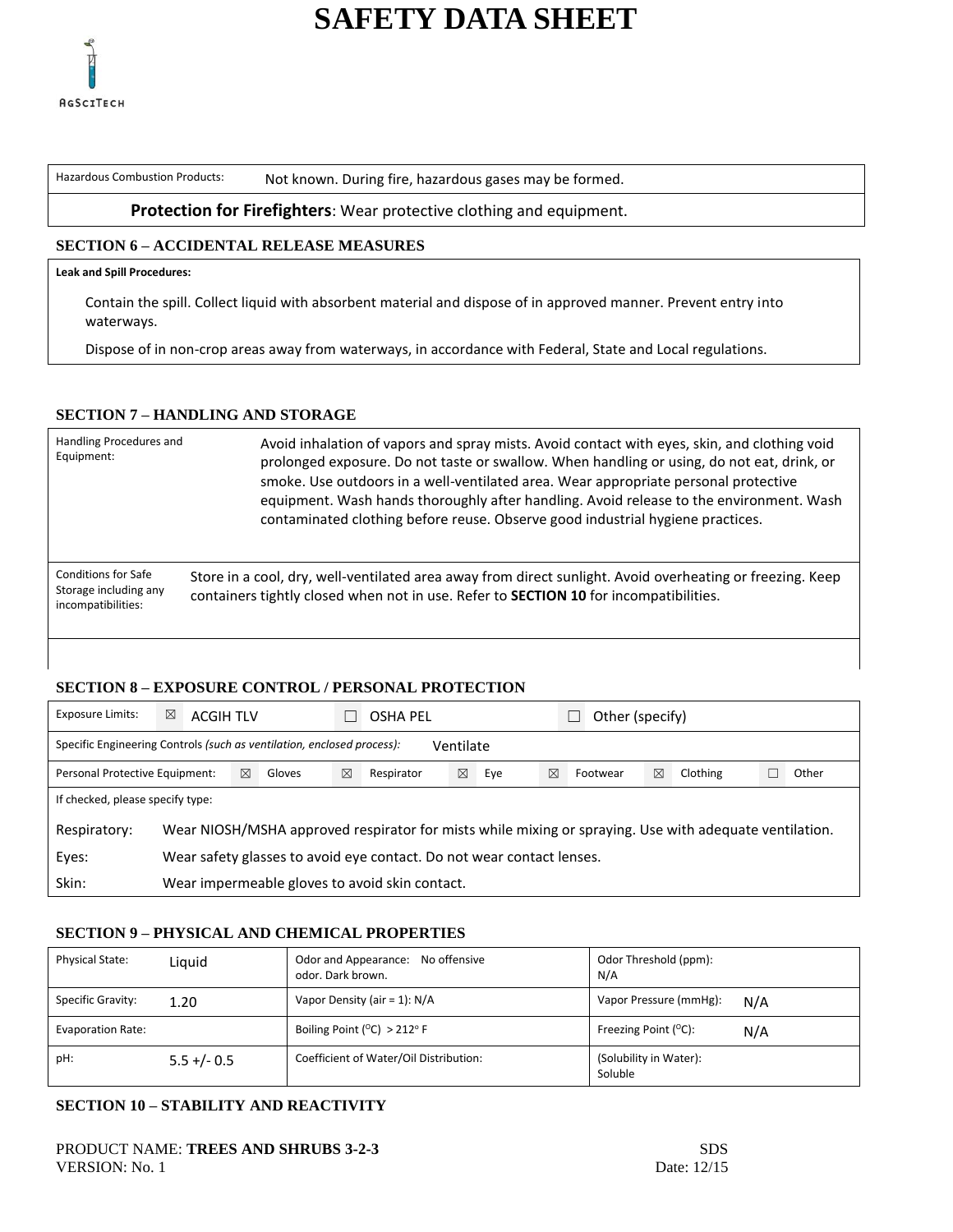

|                                       |             | <b>Chemical Stability:</b> |                                                               |                                        | If no, under which conditions:                                  |
|---------------------------------------|-------------|----------------------------|---------------------------------------------------------------|----------------------------------------|-----------------------------------------------------------------|
|                                       | $\boxtimes$ | Yes                        |                                                               | No                                     |                                                                 |
|                                       |             |                            |                                                               | Incompatibility with Other Substances: | If yes, which ones?                                             |
|                                       | ⊠           | Yes                        |                                                               | $\Box$ No                              | Incompatible with strong oxidizing agents or high pH chemicals. |
| Reactivity and under what conditions? |             |                            | Stable under normal conditions of use, storage and transport. |                                        |                                                                 |
| Hazardous Decomposition Products:     |             |                            | No known hazardous decomposition products.                    |                                        |                                                                 |

## **SECTION 11 – TOXICOLOGICAL INFORMATION**

| <b>Effects of Acute Exposure:</b>            | Not available                                                      |                            |                               |  |  |  |
|----------------------------------------------|--------------------------------------------------------------------|----------------------------|-------------------------------|--|--|--|
| <b>Effects of Chronic Exposure:</b>          | Not available                                                      |                            |                               |  |  |  |
| Irritancy of Product:                        | Not available                                                      |                            |                               |  |  |  |
| Skin Sensitization:                          | Not available                                                      | Respiratory Sensitization: | Not available                 |  |  |  |
| Carcinogenicity - IARC:                      | Not expected to be carcinogen                                      | Carcinogenicity - ACGIH:   | Not expected to be carcinogen |  |  |  |
| Reproductive Toxicity:                       | Not expected to cause<br>reproductive or developmental<br>effects. | Teratogenicity:            | Not available                 |  |  |  |
| Embryo toxicity:                             | Not expected to cause embryo<br>toxicity.                          | Mutagenicity:              | Not available                 |  |  |  |
| Name of Synergistic Products/Effects:<br>N/A |                                                                    |                            |                               |  |  |  |
|                                              |                                                                    |                            |                               |  |  |  |

### **SECTION 12 – ECOLOGICAL INFORMATION**

| <b>Ecotoxicity:</b> This product is not classified as environmentally hazardous. |               |  |  |  |
|----------------------------------------------------------------------------------|---------------|--|--|--|
| Persistence and degradability:                                                   | Not available |  |  |  |
| <b>Bioaccumulative potential:</b>                                                | Not available |  |  |  |
| <b>Mobility in soil:</b>                                                         | Not available |  |  |  |

## **SECTION 13 – DISPOSAL CONSIDERATIONS**

### **Disposal instructions**:

Collect and reclaim or dispose in sealed containers at licensed waste disposal site. Do not allow this material to drain into sewers/water supplies. Do not contaminate ponds, waterways or ditches with chemical or used container. Dispose of contents/container in accordance with local/regional/national regulations.